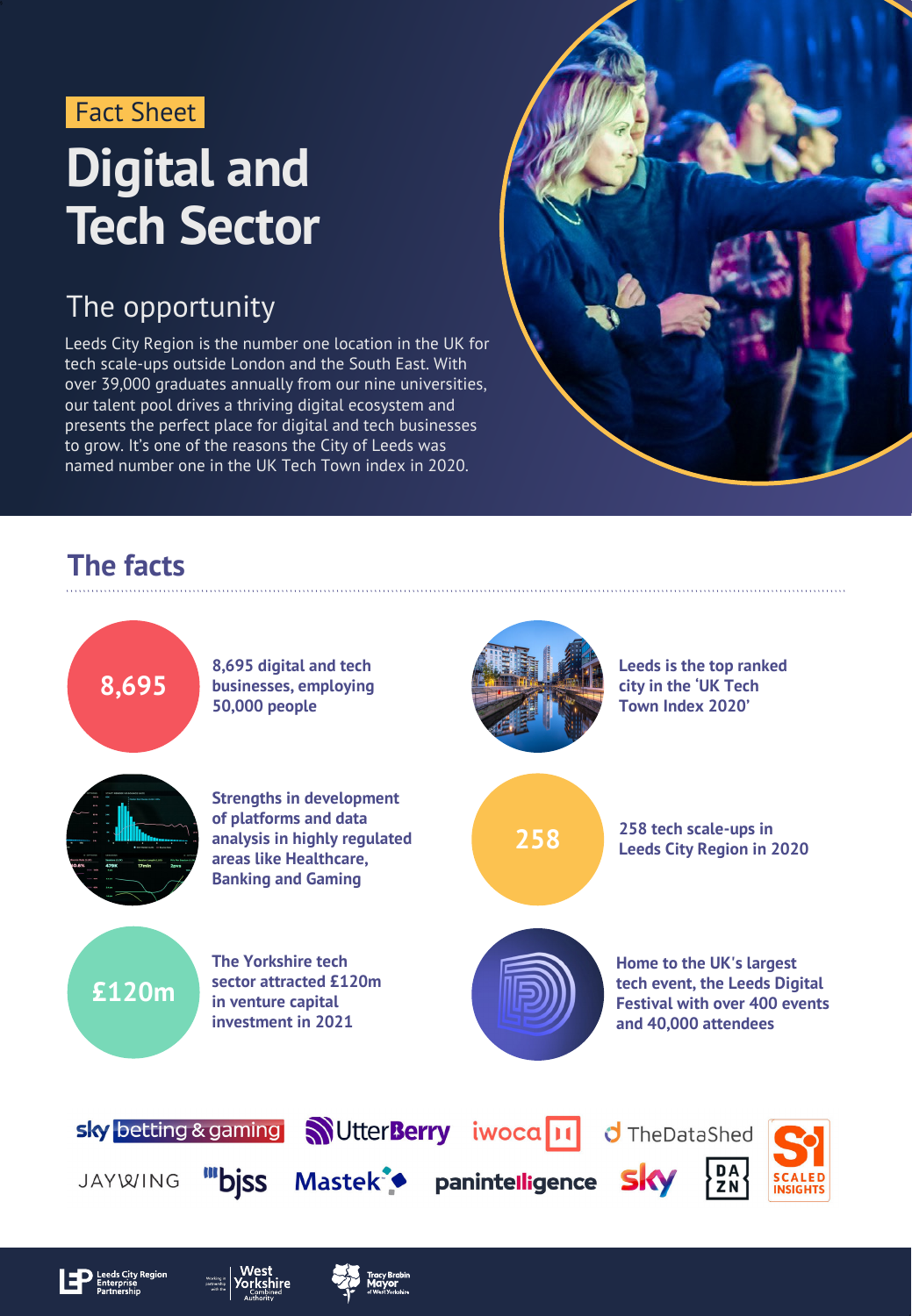#### **Company insight**

### INFINITY WORKS

Established in Leeds in 2014, Infinity Works (now part of Accenture), employs 500 people, has experienced 68% year on year growth and achieved 120 Cloud certifications. The Financial Times lists Infinity Works as one of the UK's leading management consultants.

#### sky betting & gaming

Part of Flutter Entertainment, the world's largest gaming company, Sky Betting and Gaming are one of the UK's leading digital businesses with their UK HQ in Leeds employing over 1,600 staff.

## **NUtterBerry**

A spin-out from Cambridge University, UtterBerry use Artificial Intelligence in their sensor technology, which has been adopted by major projects such as Crossrail, Thames Tideway and the London Underground.

# 

Established in 2005, Crisp began by protecting children and teenagers using online games, apps and social networks through a combination of AI, machine learning and human intelligence. Headquartered in Leeds, the company's Actor Risk Intelligence solution is trusted by leading brands, global enterprises and social media platforms.



*"With a collaborative spirit within the tech community and access to graduates from the many local universities, we've been able to continue our fast growth through recruiting some of the best talent in the UK. And not only is Leeds a great place to build a tech firm, it's also a great place to live so our staff can have a high quality of life." Adam Hildreth, CEO, Crisp*